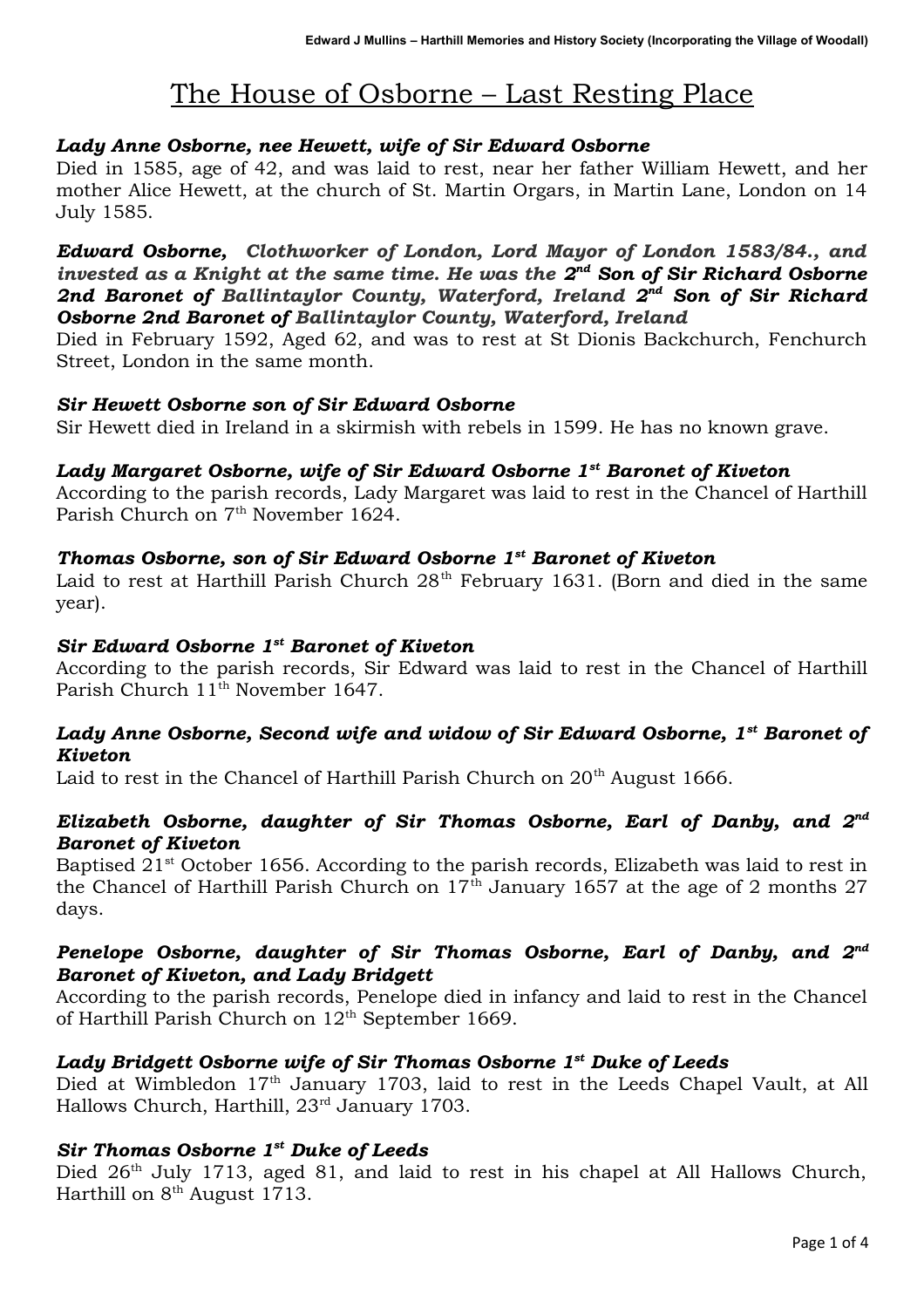# *William Henry Osborne, Grandson of Sir Thomas Osborne 1 st Duke of Leeds*

Died of smallpox at Utrecht on 09 August 1711, laid to rest at St. Margaret's Church Westminster and afterwards removed to the Leeds Chapel Vault, at All Hallows Church, Harthill, on 8<sup>th</sup> August 1713.

#### *Lady Elizabeth Osborne (nee Harley), wife of Peregrine Hyde Osborne, Lord Marquis of Carmarthen, (3rd Duke of Leeds 1729)*

Died 20 November 1713, aged 27, 14 days after giving birth to her son Thomas, laid to rest in the Leeds Chapel Vault, at All Hallows Church, Harthill, 5<sup>th</sup> December 1713.

#### *Charles Osborne - Younger brother to Thomas 1st Duke of Leeds*

Died on the 7<sup>th</sup> August 1719, aged 86, laid to rest in the Leeds Chapel Vault, at All Hallows Church, Harthill, on 14<sup>th</sup> August 1719.

#### *Lady Anne Osborne (nee Seymour}, second wife of Peregrine Hyde Osborne, Lord Marquis of Carmarthen, (3rd Duke of Leeds 1729)*

Died on 27<sup>th</sup> November 1722 aged 30, laid to rest in Leeds Chapel Vault, at All Hallows Church, Harthill.

#### *Peregrine Osborne, 2nd Duke of Leeds*

Died on 25<sup>th</sup> June 1729, aged 70, laid to rest 4 July 1729, at Aldbury, Hertfordshire aged 70. He died in needy circumstances.

#### *Lady Bridget Osborne (nee Hyde) wife and widow Peregrine Osborne, 2nd Duke of Leeds*

Died 16 March 1733, buried with her husband at Aldbury, Hertfordshire.

#### *Peregrine Hyde Osborne, 3rd Duke of Leeds*

Died aged 39, laid to rest in the Leeds Chapel Vault, at All Hallows Church, Harthill, on 21st May 1731

#### *Thomas Osborne, Son of Thomas Osborne 4th Duke of Leeds*

Died on August 15<sup>th</sup> 1761 aged 13, laid to rest in the Leeds Chapel Vault, at All Hallows Church, Harthill, on 23rd August 1761.

#### *Lady Mary Osborne (nee Godolphin) wife of Thomas Osborne 4th Duke of Leeds*

Died suddenly, of apoplexy, while at dinner at her seat in Hertfordshire, laid to rest in the Leeds Chapel vault, at All Hallows Church, Harthill, on 12 August 1764.

#### *Thomas Osborne, 4th Duke of Leeds*

Died  $23<sup>rd</sup>$  March 1789, aged 76, and was laid to rest in the Leeds Chapel vault, at All Hallows Church, Harthill, on 7<sup>th</sup> April 1789

#### *Lady Juliana Osborne (nee Hele), third wife of Peregrine Hyde Osborne, Lord Marquis of Carmarthen, (3rd Duke of Leeds 1729)*

Juliana died on 20 November 1794 at the age of 88 at Stratford Place, Marylebone.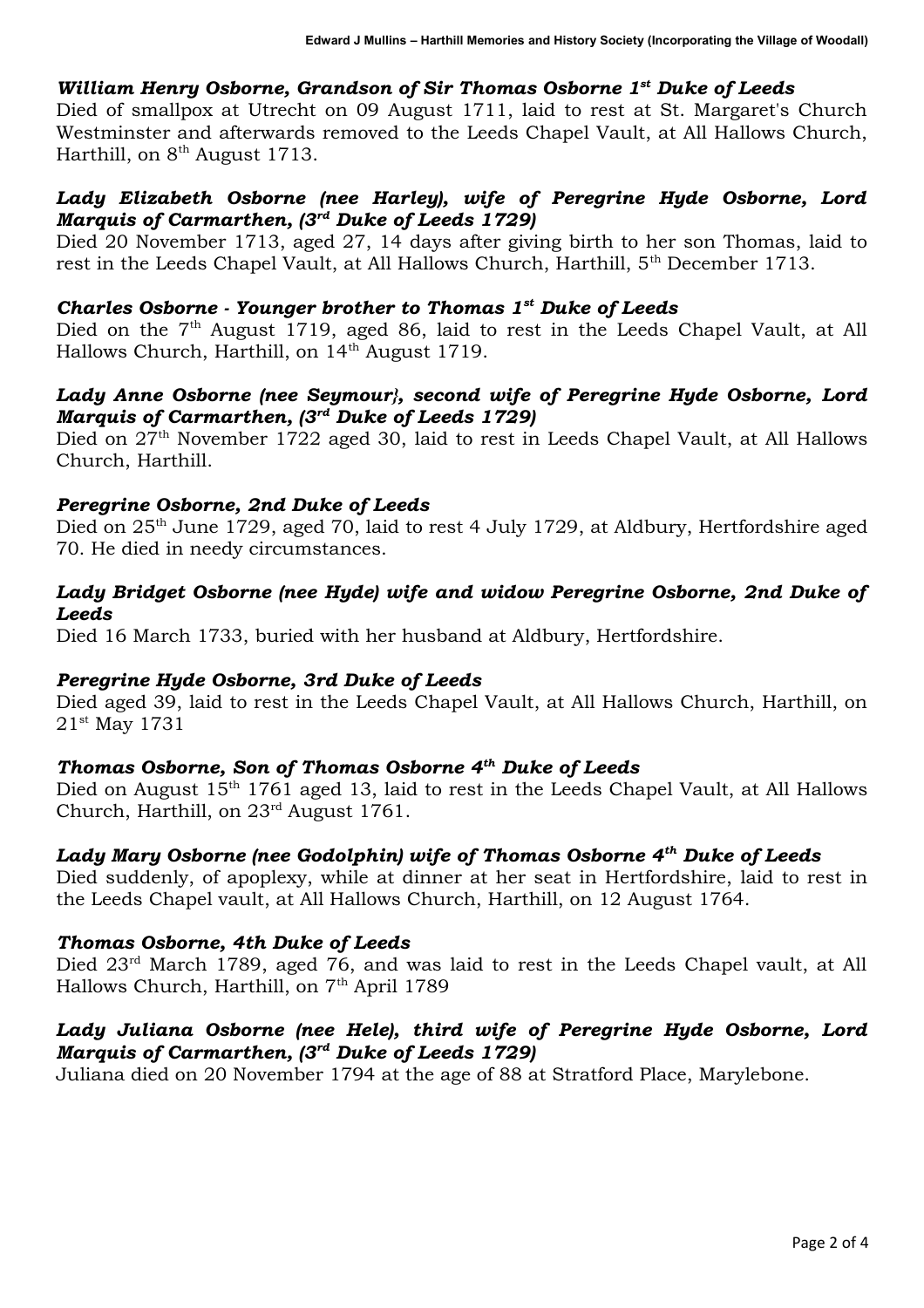#### *Francis Godolphin Osborne, 5th Duke of Leeds*

Died aged 39 at St James' Square, London, on  $31<sup>st</sup>$  January 1799, laid to rest in the Leeds Chapel vault, at All Hallows Church, Harthill, 15<sup>th</sup> February 1799.

#### *Francis Godolphin Osborne, son of George William Frederick Osborne, 6th Duke of Leeds*

Died aged 8 months and 4 days, on 2nd February 1802, and was laid to rest in the Leeds Chapel vault, at All Hallows Church, Harthill, 2<sup>nd</sup> August 1802.

#### *George Thomas William Osborne, Lord Conyers, son of George William Frederick Osborne, 6th Duke of Leeds*

Died 16 February 1831, aged 18, at Christchurch College Oxford, and was laid to rest in the Leeds Chapel vault, at All Hallows Church, Harthill, 28<sup>th</sup> February 1831.

#### *George William Frederick Osborne, 6th Duke of Leeds*

Died in London, aged 63, on 10<sup>th</sup> July 1838, and was buried at Trinity Church, Osnaburgh Street, Marylebone.

#### *Lady Elizabeth Charlotte Godolphin Osborne, Mother of the 8th Duke of Leeds*

Died aged 73, and laid to rest in the Leeds Chapel vault, at All Hallows Church, Harthill, 28th April 1847.

#### *Francis Godolphin D'Arcy Osborne, Father of the 8th Duke of Leeds*

Died aged 67, and laid to rest in the Leeds Chapel vault, at All Hallows Church, Harthill, 26<sup>th</sup> February 1850.

# *Dowager Duchess Charlotte Osborne, wife and widow of George William Frederick Osborne, 6th Duke of Leeds*

Died aged 80, of Smallpox, and laid to rest on 6<sup>th</sup> August 1856, at All Hallows Church, Harthill. Her body was not taken into the church because of the contagious disease. It is unknown if she was laid to rest in the Leeds Chapel vault.

# *Francis Godolphin D'Arcy Osborne, 7th Duke of Leeds*

Died from diphtheria, aged 61, at the Clarendon Hotel, London, laid to rest in the Leeds Chapel vault, at All Hallows Church, Harthill, 12<sup>th</sup> May 1859

# *Sir George Godolphin D'Arcy Osborne, 8th Duke of Leeds*

Sir George Godolphin Osborne died on 8<sup>th</sup> August 1872, at Gog Magog Hills, Cambridgeshire, aged 70, at Gogmagog Hills, Cambridgeshire, laid to rest at St Giles Churchyard, Stoke Poges, Buckinghamshire.

#### *Dowager Duchess Louisa Catherine Osborne wife and widow of 7th Duke of Leeds*

Laid to rest at the age of 82 in the Leeds Chapel vault, at All Hallows Church, Harthill, with her husband on  $18<sup>th</sup>$  April 1874.

#### *George Godolphin D'Arcy Osborne, 9th Duke of Leeds*

Died on 23<sup>rd</sup> December 1895, aged 67, laid to rest in St Mary's churchyard adjoining Hornby Castle, Bedale.